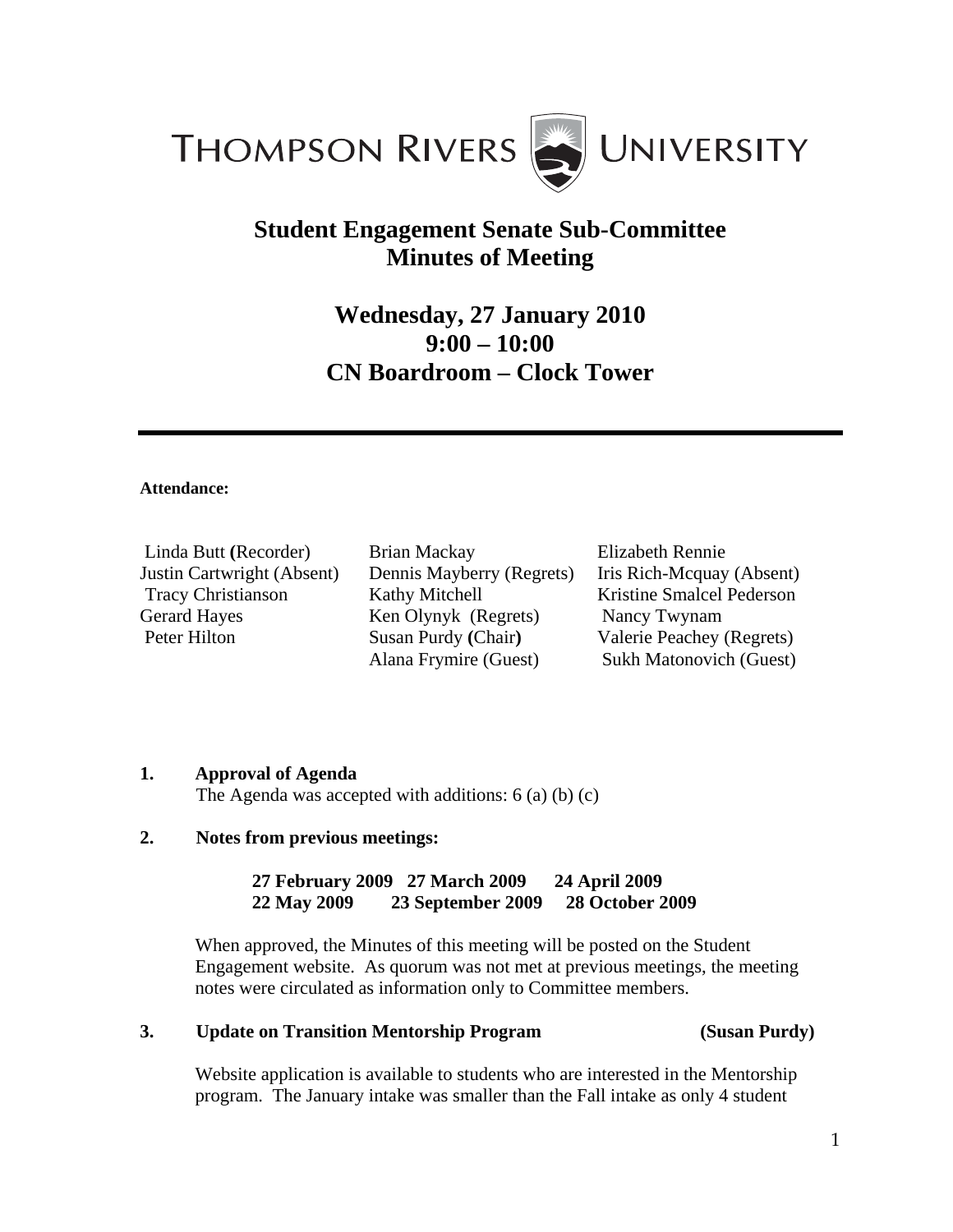mentees applied for the winter semester program. The Mentorship Program was introduced by Susan Purdy at Winter Orientation. Overall, for the Winter semester there are 10 mentees with 20 mentors.

The on-line feedback questionnaire has provided positive feedback.

 Administration of the Transition Mentorship Program will now fall under the portfolio of the Engagement and Retention Coordinator.

Discussion regarding ways to reach potential mentees, included:

- Working with Recruiting on a strategic plan to introduce students to Mentorship Program and Orientation - Sukh will attend classes and go out to schools with recruiters.

Action: Susan Purdy and Sukh Matonovich will arrange meeting with Josh Keller.

- Action: Susan Purdy will provide Academic Advising with application forms for distribution to high school students who have already applied to TRU. Mentors will then have an opportunity to contact mentees prior to start of school.
- IPA has a Summer Session Coordinator, Sofia Mariona, who would be in a position to contact/ provide summer school students with the program information. Sukh Matonovich will follow up.

### **4. Orientation (Sukh Matonovich)**

186 new students enrolled for Winter Semester, 62 participated in the Winter Orientation event on January  $8<sup>th</sup>$  at TTC; to engage students, the event was tagged with a Wolfpack game; students were treated to lots of prizes, flash drives, t-shirts, and pizza

 Fall 2010 Orientation – we have developed a partnership with City – free use of TTC. Will do resource fair, tables around the track ...

Troy Stende will be the guest speaker at the Fall 2010 Orientation

Summer Orientation – will work closely with international students, TRU World

 Services are not all available for students during the summer session – look at a student focus group, ie Nursing students

 Discussion re Orientation Committee being revived – first will have conversations with interested parties, will wait for New Dean,